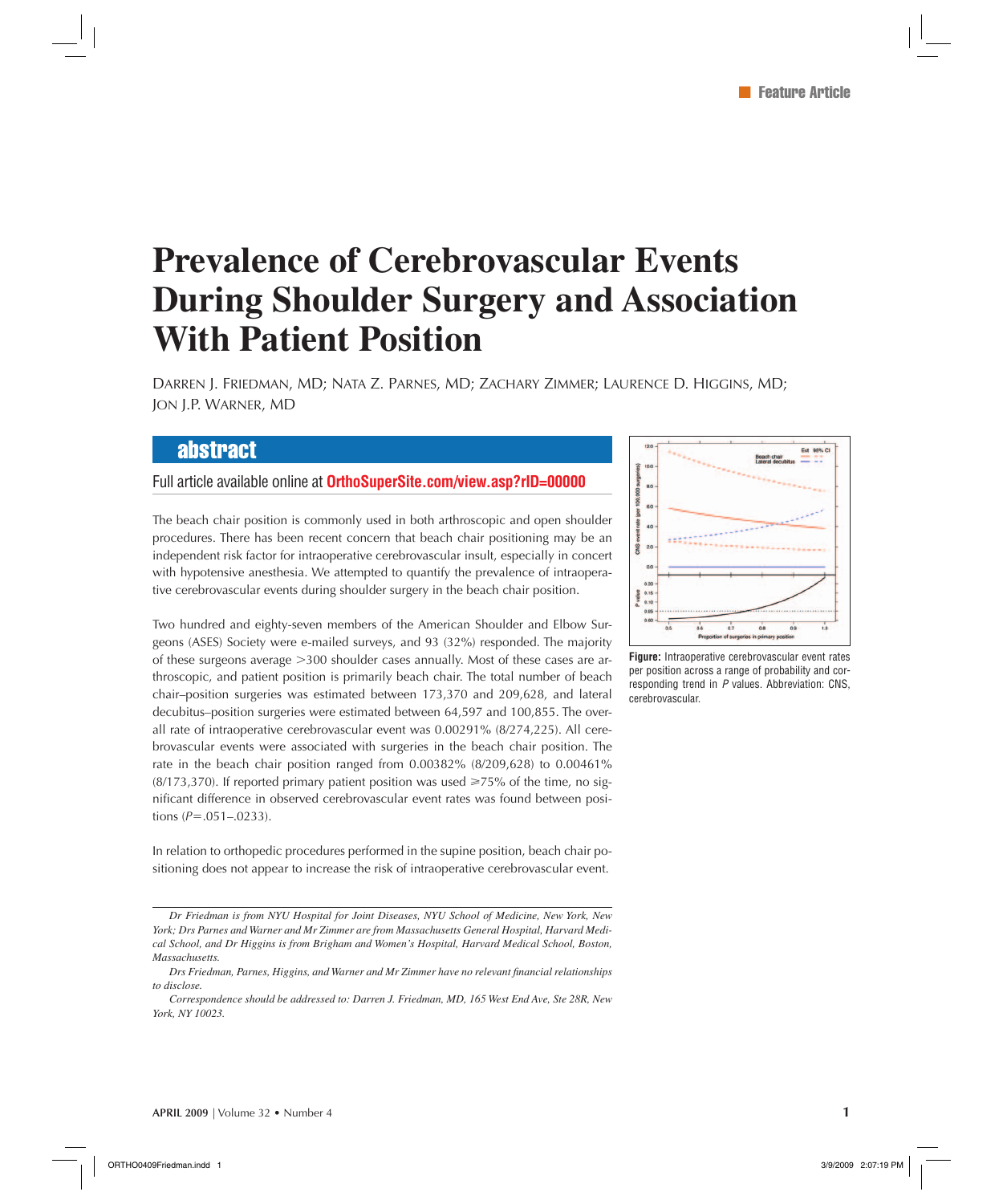$\sum$  urgery on or about the shoulder<br>is one of the most common pro-<br>cedures performed by orthopedic<br>surgeons<sup>1</sup> The beach chair position is is one of the most common procedures performed by orthopedic surgeons.<sup>1</sup> The beach chair position is commonly used in both arthroscopic and open shoulder procedures. The majority of these procedures are tolerated well by the patient without any residual sequalea. The beach chair position allows access to both the anterior and posterior aspects of the shoulder without placing undue tension across the joint and surrounding soft tissues. Anesthesiologists have direct access to the airway and there may be less bleeding in the upright position. For these reasons beach chair positioning has gained wide acceptance among orthopedic surgeons. However, there has been recent concern that beach chair positioning may be an independent risk factor for intraoperative cerebrovascular insult, especially in concert with hypotensive anesthesia.<sup>2-4</sup>

The beach chair position for shoulder arthroscopy has been used since the early 1980s. Skyhar et al<sup>5</sup> reported their clinical experience and technique after treating 50 consecutive patients in this position in 1987. Patients are positioned sitting up at  $\geq 70^{\circ}$  with the operative shoulder draped free.5,6 The head is secured in a well-padded headrest. The arm is either placed in a mechanical arm holder or controlled by an assistant. This allows for unimpeded positioning of the glenohumeral joint without distortion of the intra-articular anatomy with minimal to no traction on the brachial plexus.

Perioperative stroke is an uncommon complication. Hart and Hindman<sup>7</sup> found that perioperative cerebral infarction occurs in  $1\%$  of general surgical procedures and that the mechanism is usually unknown. Landercasper et al<sup>8</sup> reported a 0.01% to 0.5% incidence of new stroke occurring in the postoperative period in patients with a prior history of stroke. Despite its relatively low incidence, perioperative stroke can be a devastating complication. The overall mortality rate for stroke in general is between 15% and

46%, while in the perioperative setting the mortality rate may be as high as  $60\%$ .<sup>7</sup>

Data on the incidence of intraoperative stroke on those undergoing shoulder surgery are limited. Small<sup>9</sup> reported on 14,329 shoulder arthroscopies and found 3 brachial plexus injuries, 1 axillary nerve injury, and no perioperative cerebrovascular events. However, it is unclear how many of the reported cases were performed in the beach chair position.

Based on the paucity of literature regarding this subject, we attempted to determine the frequency of intraoperative cerebrovascular events during shoulder surgery as well as any association with patient position. We conducted a survey of practicing orthopedic physicians with a specialty in shoulder surgery to clarify the incidence and potential risk of this complication.

## **MATERIALS AND METHODS Questionnaire Development**

We developed a questionnaire to examine surgeons' experience in shoulder surgery, surgical volume, preference in patient positioning, preference in intraoperative blood pressure monitoring, and history of intraoperative cerebrovascular insult. Four shoulder-trained orthopedic surgeons were involved in the development of the questionnaire. The questionnaire was pretested by an independent group of 3 shoulder-trained orthopedic surgeons to evaluate the following: 1) does the questionnaire as a whole appear to adequately address the question of incidence of intraoperative stroke during shoulder surgery and determine association with patient position (face validity), and 2) do the individual questions adequately reflect the broad domains of surgeon operative shoulder experience, patient positioning preferences, intraoperative monitoring, and history of intraoperative stroke (content validity). $10$  The surgeons also commented on the clarity and comprehensiveness of the questionnaire.

The final questionnaire framed the response options with multiple choices. There were no open-ended questions. It has been shown that closed-ended questions result in fewer incomplete responses than open-ended questions.<sup>11</sup> The respondents indicated if they were fellowshiptrained in shoulder surgery. The respondents indicated how many years they have been in clinical practice, the number of shoulder cases they perform annually, and the total number of cases they have performed in their career. They also answered questions regarding their preference for intraoperative blood pressure monitoring as well as what value they request during arthroscopy. All responses offered a range of values. The respondents indicated their preferred patient position during arthroscopy and open surgery. Lastly, the respondents noted if any of their patients had sustained an intraoperative cerebrovascular insult resulting in transient or permanent sensory or motor disability, and if so, how many times this had happened.

#### **Questionnaire Administration**

We identified all surgeons who were members of the American Shoulder and Elbow Surgeons (ASES) Society through the ASES administrative office. Each surgeon received a cover letter with instructions and survey via electronic mail sent from an ASES administrator. All surveys were completed electronically and sent back either to the ASES or directly to us. Individual responses remained confidential, and questionnaire completion was voluntary.

#### **Statistical Analysis**

All question responses that consisted of a range of values were calculated using the average value of the range. A *P* value ranging from .75 to 1.0 was set to reflect the probability of a surgeon using his or her reported primary patient position. If the primary position indicated for both open and arthroscopic surgery was beach chair, then total number of beach chair surgeries was calculated as *P* multiplied by the estimated total, and total number of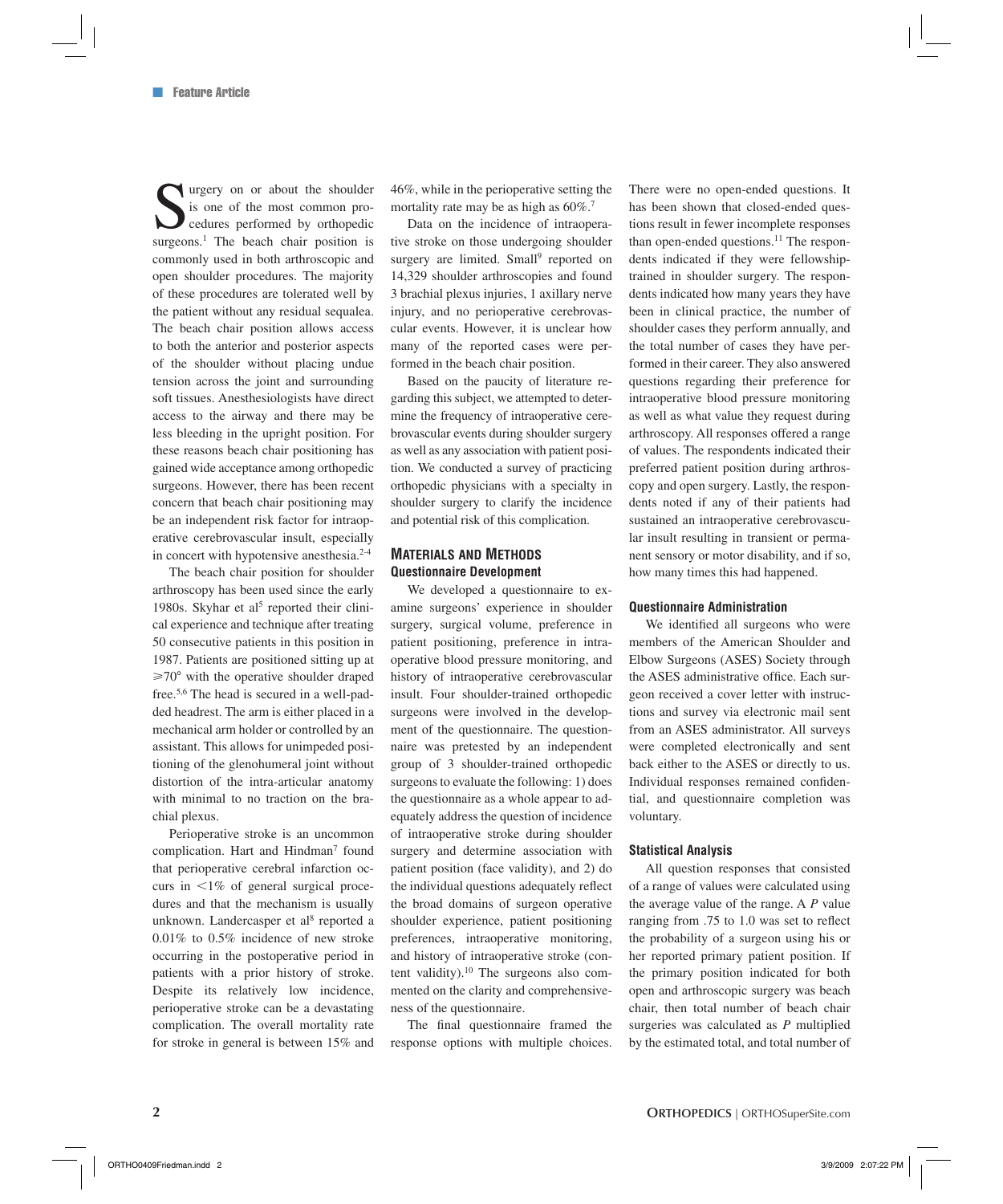| Table 1<br><b>Estimated Surgeries, Cerebrovascular Events, and P Values</b><br><b>Across a Range of Probability</b> |                             |                            |         |                  |                                   |                            |         |  |  |
|---------------------------------------------------------------------------------------------------------------------|-----------------------------|----------------------------|---------|------------------|-----------------------------------|----------------------------|---------|--|--|
|                                                                                                                     | <b>Beach Chair Position</b> |                            |         |                  | <b>Lateral Decubitus Position</b> |                            |         |  |  |
| <b>Surgeries</b>                                                                                                    | Cerebrovascular<br>Events   | Rate <sup>a</sup> (95% CI) | P Value | <b>Surgeries</b> | Cerebrovascular<br><b>Events</b>  | Rate <sup>a</sup> (95% CI) | P Value |  |  |
|                                                                                                                     | 8                           | 5.77(2.49, 11.4)           | .51     | 135,662          | $\Omega$                          | 0.00(0.00, 2.72)           | .008    |  |  |
| 138,563                                                                                                             |                             |                            |         |                  |                                   |                            |         |  |  |
| 173,370                                                                                                             | 8                           | 4.61 (1.99,9.09)           | .75     | 100,855          | $\Omega$                          | 0.00(0.00, 3.66)           | .051    |  |  |

lateral decubitus surgeries was calculated as 1-*P* multiplied by the estimated total. If the primary position indicated for both open and arthroscopic surgery was lateral decubitus, then total number of lateral decubitus surgeries was calculated as *P* multiplied by the estimated total, and total number of beach chair surgeries was calculated as 1-*P* multiplied by the estimated total. If the primary position differed between open and arthroscopic surgeries, the total number of surgeries by position was determined independently for both open and arthroscopic surgery, with *P* ranging from .75 to 1.0.

As an approximation, the risk of intraoperative cerebrovascular event was assumed to be independent among all surgeries. As such, the number of cerebrovascular events is Poisson distributed. Point estimates of the cerebrovascular event rate were calculated as simple ratios of the number of cerebrovascular events observed in a given position and the estimated total number of surgeries performed in that position, separately for each value of *P*. Interval estimates were calculated as exact 95% confidence intervals under the assumption of Poisson-distributed events.

Point and interval estimates for event rates among surgeons reporting mean arterial pressure, systolic, or diastolic intraoperative blood pressure assessment were calculated assuming that the reported intraoperative assessment method was used for all surgeries conducted by a given surgeon.

Exact logistic regression was used to test whether cerebrovascular event rates were equal between beach chair and lateral decubitus surgeries, separately for each value of *P*, and among the 3 intraoperative blood pressure assessment methods.

### **RESULTS**

Two hundred and eighty-seven surgeons were e-mailed the survey, and 93 responded (32%). The total number of reported shoulder surgeries was 274,225 among all surgeons. The total number of beach chair surgeries ranged from 173,370 ( $P = .75$ ) to 209,628 ( $P = 1.0$ ). The total number of lateral decubitus surgeries ranged from 100,855  $(P=.75)$  to 64,597  $(P=1.0)$ . A total of 8 intraoperative cerebrovascular events were reported among 7 surgeons. All reported cerebrovascular events were associated with surgeries in the beach chair position. The overall rate of cerebrovascular event was 0.00291% (8/274,225). The rate in the beach chair position ranged from 0.00382% (8/209,628; *P*=1.0) to 0.00461\% (8/173,370; *P*=.75). Table 1 lists the estimated number of surgeries, cerebrovascular event rates, and *P*  values for testing whether the rates differ between positions for a range of *P* values. The Figure illustrates the trend across the full range of *P* from .5 to 1.0. If surgeons used their reported primary patient position  $\geq 75\%$  of the time (and the assumption of independent events holds), no statistically significant difference was found

in the observed cerebrovascular event rates between positions (P > .05).

Table 2 lists the estimated number of surgeries and cerebrovascular event rates for the 3 intraoperative blood pressure assessment methods, assuming that the reported method was used for all surgeries performed by a given surgeon. There was no statistically significant difference between event rates and type of assessment method  $(P = .59)$ . Too few events were observed to evaluate whether risk differed across the target blood pressure levels for a given intraoperative assessment method.

## **DISCUSSION**

We could not identify the beach chair position to be an independent risk factor for intraoperative cerebrovascular event. In relation to orthopedic procedures performed in the supine position, beach chair positioning does not appear to increase the risk of intraoperative cerebrovascular event.

Parvizi et al<sup>12</sup> found 6 cases of stroke or transient ischemic attack in a series of 1636 cases (.37%) of lower extremity arthroplasty. This is roughly 90 times greater than our estimated rate of 0.00382% to 0.00461%. It is possible that this difference was due to an older patient population with more comorbidities, as well as increased intraoperative blood loss in relation to shoulder surgery. The results of our survey also indicate that shoulder surgery in the beach chair position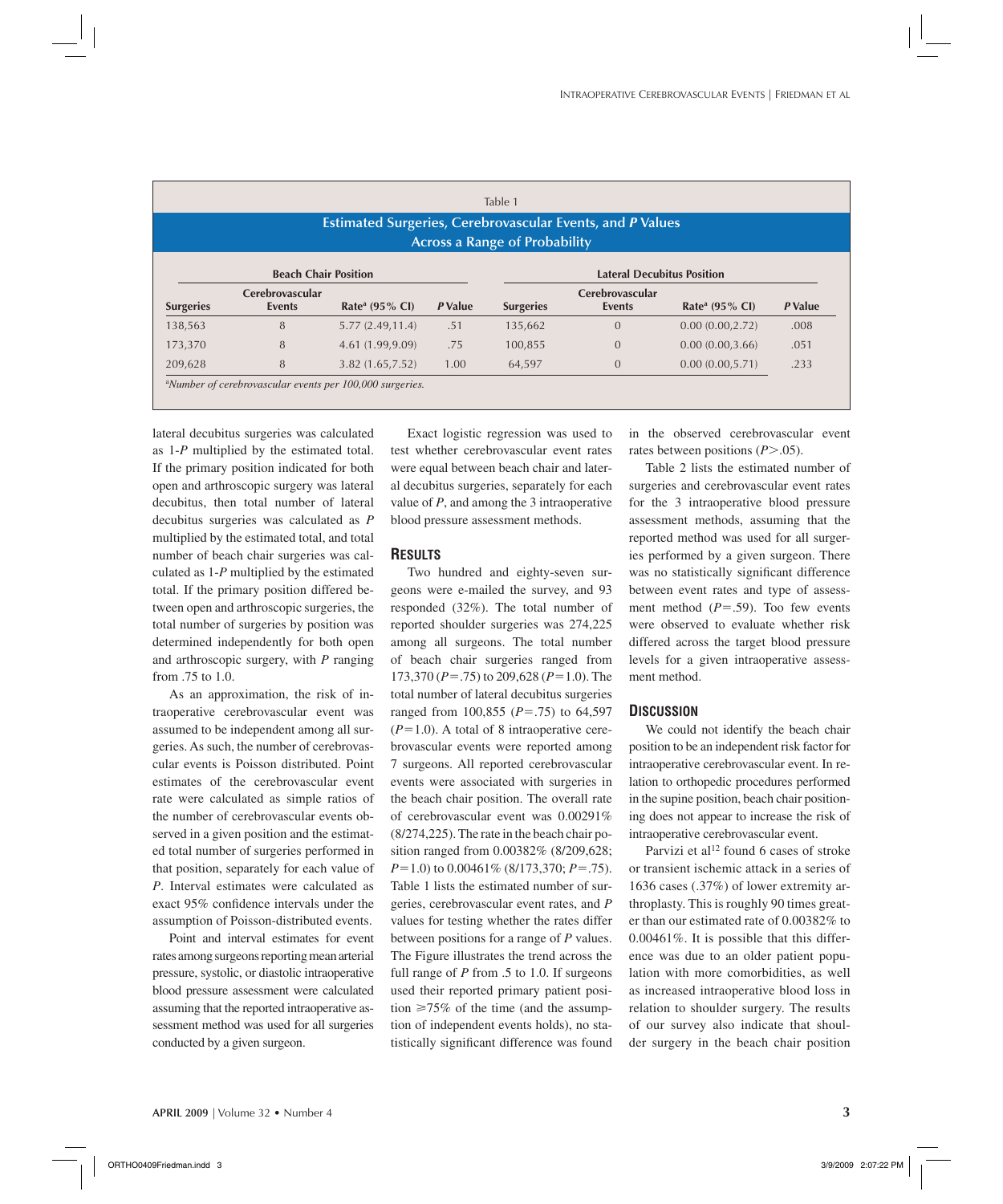| Table 2<br><b>Estimated Surgeries and Cerebrovascular Event Rates</b><br>for 3 Blood Pressure Assessment Methods |                 |                  |                                  |                            |  |  |  |  |  |
|------------------------------------------------------------------------------------------------------------------|-----------------|------------------|----------------------------------|----------------------------|--|--|--|--|--|
| <b>Blood Pressure</b><br><b>Method</b>                                                                           | <b>Surgeons</b> | <b>Surgeries</b> | Cerebrovascular<br><b>Events</b> | Rate <sup>a</sup> (95% CI) |  |  |  |  |  |
| Mean Arterial<br>Pressure                                                                                        | 25              | 89.675           | $\overline{4}$                   | 4.46 (1.22, 11.4)          |  |  |  |  |  |
| Systolic                                                                                                         | 45              | 137,675          | $\overline{4}$                   | 2.91 (0.79,7.44)           |  |  |  |  |  |
| <b>Diastolic</b>                                                                                                 | 5               | 22,275           | $\Omega$                         | 0.00(0.00, 16.6)           |  |  |  |  |  |

a *Number of cerebrovascular events per 100,000 surgeries.*



**Figure:** Intraoperative cerebrovascular event rates per position across a range of probability and corresponding trend in *P* values. Abbreviation: CNS, cerebrovascular.

is safer or commensurate with general surgical procedures regarding the risk of stroke. The risk of perioperative cerebral infarction is  $\leq 1\%$  after general surgery procedures and the mechanism is usually unknown.7 Certain procedures have an inherent risk of cerebral infarction. Bucerius et  $al<sup>13</sup>$  determined the overall incidence of stroke was 4.6% in those undergoing open cardiac surgery, with rates up to 9.7% in those undergoing multiple valve replacement surgery.

Patient position does contribute to physiologic changes. In the beach chair position, the blood pressure at the calf is higher than at the head or arm. This difference is primarily due to hydrostatic gradients between the calf, heart, and head. The hydrostatic difference alone could be approximately 50 in, or equivalent to a 94-mmHg pressure variation from calf to head.14 Intraoperative blood pressure monitoring via the calf will lead to falsely elevated readings, and titration of these values could result in insufficient blood flow to the brain.

Cerebral perfusion pressure decreases by approximately 15% in the sitting position in nonanesthetized patients and could further decrease under anesthesia due to vasodilatation and impaired venous return.4 Pohl and Cullen reported a case series of 4 patients who sustained ischemic brain and spinal cord injury after shoulder surgery in the beach chair position.<sup>4</sup> They stated that "shoulder surgery in the beach chair position presents a unique risk for intraoperative stroke among orthopaedic procedures, which can be attributed to postural hypotension as well as head and neck manipulation leading to changes in cerebral blood flow."

While physiologic changes do occur in the sitting position, the findings of our survey are not consistent with this statement. These comments appear to be poorly substantiated as they are based on 4 unrelated cases, each confounded by multiple variables. Also, the location of the blood pressure cuff is not reported in 3 of the cases and in the fourth case was placed on the calf. Lastly, the exact role of hypoperfusion in cerebral infarction is unclear. Whitney et  $al<sup>15</sup>$  found that hypoperfusion ischemia is a rare cause of perioperative stroke, even in patients undergoing carotid endarterectomy with occlusion of the contralateral carotid artery. Similar results have been found by several other authors.16,17

Small<sup>9</sup> reported on complications in arthroscopy and found no evidence of stroke or transient ischemic attack after 395,566 arthroscopies. There was 1 reported grand mal seizure related to local anesthetic use. Four peripheral nerve injuries were reported after 14,329 cases of shoulder arthroscopy. The surgical position during